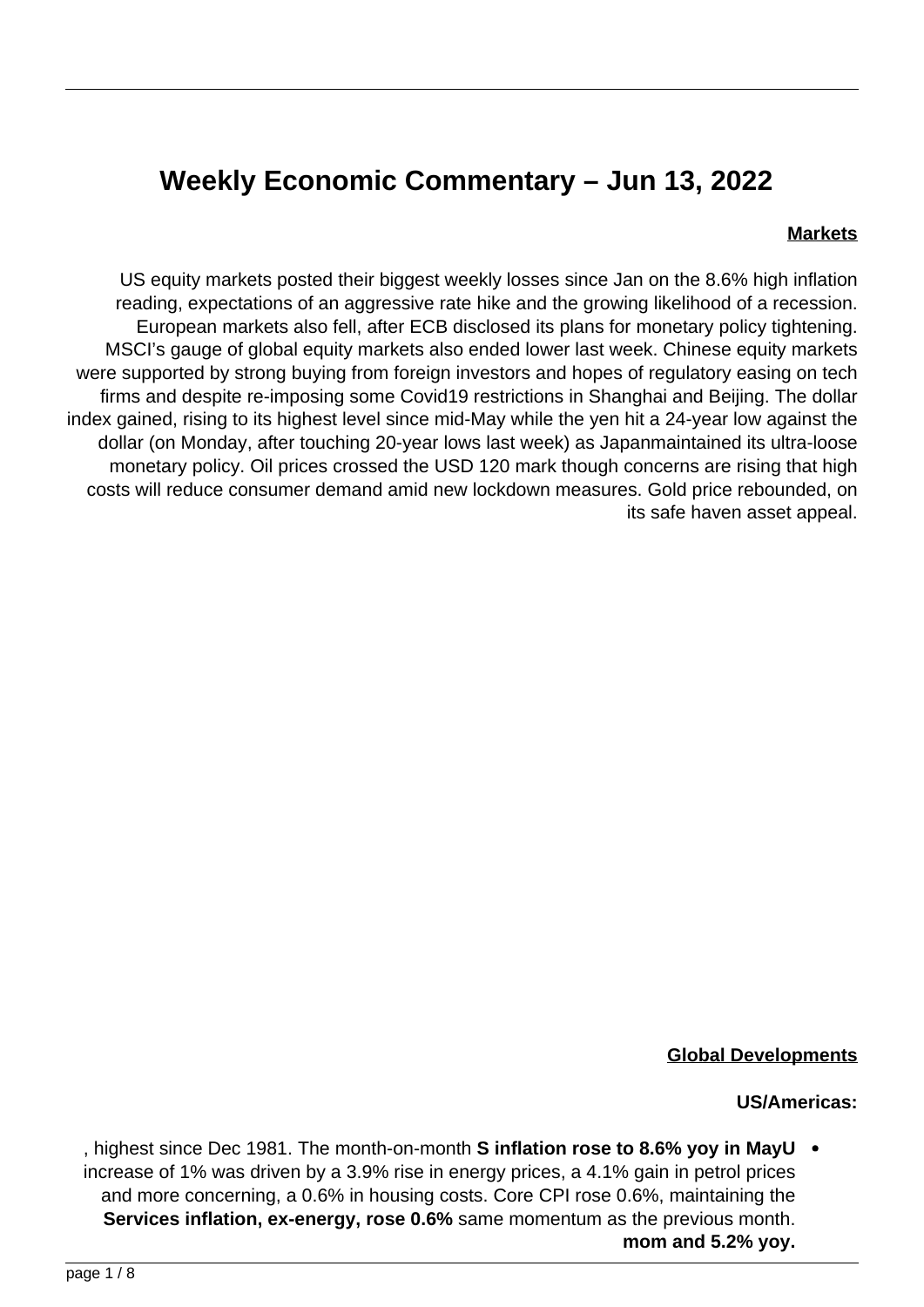- to USD 87.1bn in Apr, down 19.1% from Foreign trade balance in the US narrowed . **Exports of goods and** Mar's record high (this was the largest decline since Dec 2012). ) – petroleum exports rose to **to a record high USD 252.6 bn**by 3.5% (services grew an all-time high of USD 27.2bn, food exports touched a record high and capital goods imports from China fell exports were the highest since Mar 2019. Imports fell by 3.4%: (possibly as a result of the lockdowns). **USD 10.1bn**
- , at 50.2 in Jun, is now substantially University of Michigan Consumer Sentiment comparable to the trough lower than it was during the Great Financial Crisis and **Consumers' views on current conditionsreached in the middle of the 1980 recession.** tumbled to 55.4 in June (May: 63.3), while a barometer of expectations fell to 46.8 from 55.2.
- (highest level <sup>th</sup> Initial jobless claims increased to 229k in the week ended May 27 . ) from an upwardly revised 202k a week ago, taking the 4-week average  $th$  since Jan 15 at over 1.3mn in the week **Continuing jobless claims were unchanged** higher to 215k. .<sup>th</sup>ending May 27

# **Europe:**

- **to** left interest rates unchanged as expected; it remained hawkish stating its planECB hike by 25bps in Jul while also hinting at an extra-large interest rate hike come **end quantitative easing on Jul if inflation persists. The ECB also plans to September st**.**1**
- **growth increased by 0.6% gog shows Q1 GDP in the eurozone** The final reading of  $\bullet$ **(0.3% gog and 5.1% yoy). and 5.4% yoy in Q1, higher than the previous estimate** Growth was strongest in smaller countries (Ireland growing by 10.8%) versus larger nations (Germany growing at 0.2%, Italy at 0.1% and France falling by 0.2%).
- **easing to -15.8 in Jun from Sentix investor confidence in the eurozone improved** -22.6 the previous month. The current conditions index improved to -7.3 in Jun (May:  $-10.5$ ) and an expectations index rose to  $-24.0$  (May:  $-34.0$ ).
- **by 2.7% mom and 6.2% yoy in Apr this is the Factory orders in Germany declined** third consecutive month of lower factory orders – with a large drop in foreign orders  $(-4%)$ , especially to those to the eurozone  $(-5.6%)$ . Orders for both capital and consumer durable goods declined: by 4.3% and 2.6% respectively.
- $\therefore$  it rose by 0.7% mom but fell**German industrial production recovered slightly in Apr** by 2.2% in yoy terms (Mar:  $-3.1$ %).
	- from the preliminary estimate of 51.8. UK services PMI inched up to 53.4 in May  $\bullet$ Inflation is a concern with the latest input cost inflation the steepest since the index began (Jul  $1996$ ).
- **by 1.5% yoy in May (Apr: -1.7%). Overall, Like for like retail sales in the UK declined .** sales decreased by 1.1% in May versus an increase of 28.4% in May 2021.
	- **by 150bps to the pre-crisis level of Russia's central bank cut its key interest rate** 9.5%; this follows three rounds of 300bps cuts each.

# **Pacific Asia:**

(Apr: 3.9%) China's exports surged by 16.9% yoy in May As Covid restriction eased, . while imports grew by 4.1% (the first expansion in 3 months). Trade balance widened to USD 78.76 bn from a USD 51.12 bn surplus recorded in Apr.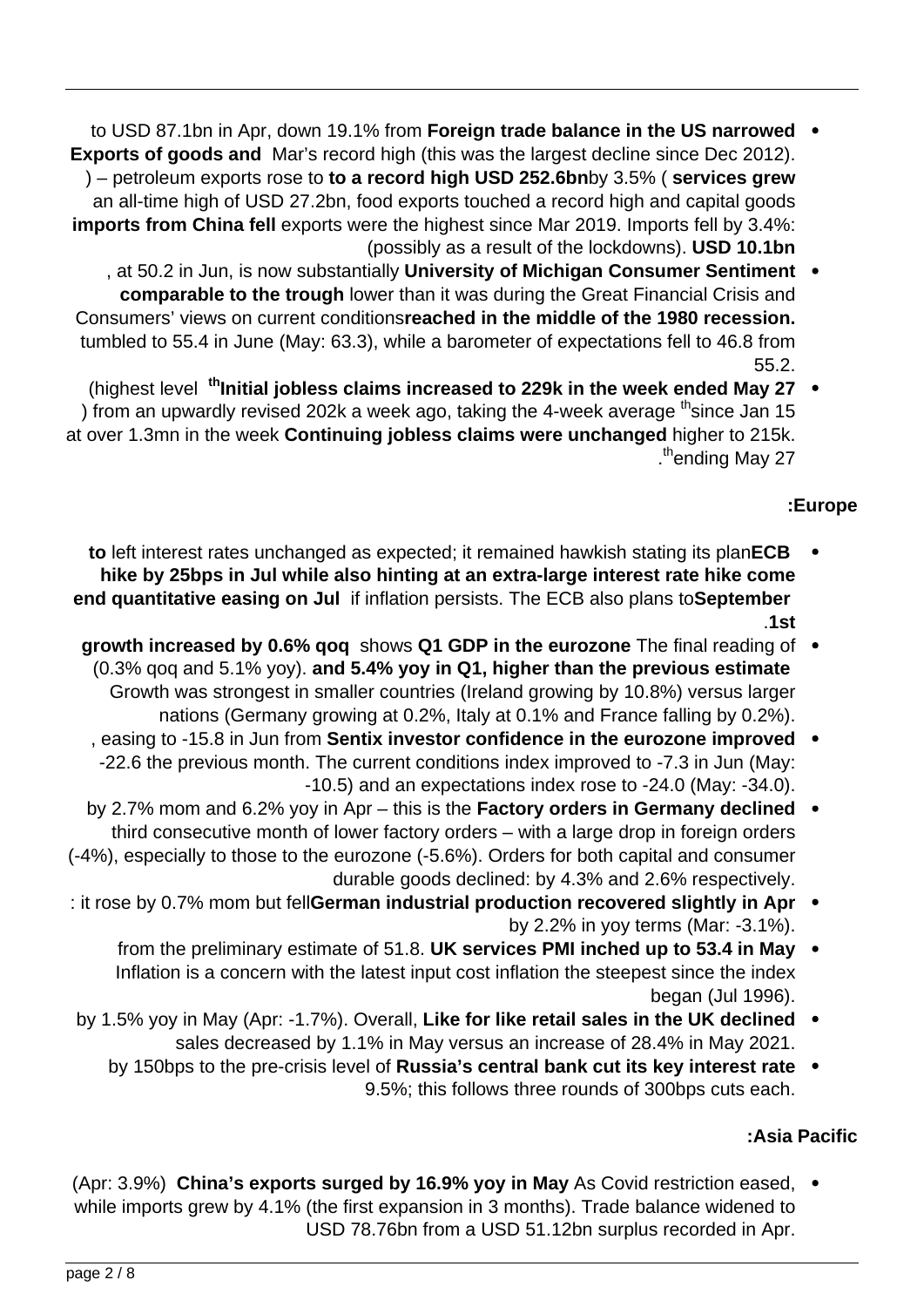- **Apr: 0.4%) while remaining Inflation in China declined by 0.2% mom in May** unchanged at an annual 2.1%. Non-food prices rose by 2.1% yoy, driven by housing  $(+1%)$ , transportation and communication  $(6.2%)$  and education  $(1.8%)$  among . following the Producer price index eased to a 14-month low of 6.4% in Mayothers. 8% increase the month before.
- **New loans nearly tripled** by 11.1% in May (Apr: 10.5%). Money supply in China grew Growth of outstanding total social to CNY 1890bn in May (from Apr's CNY 645.5bn). to 10.5% in May (Apr: quickened, a broad measure of credit and liquidity, financing to USD 3.128trn in May from USD inched up Foreign exchange reserves 10.2%). 3.12trn in Apr.
- the highest since Feb 2020 and **urban jobless rate in China rose to 6.1% in Apr** The much higher than the target of 5.5%.
- **China's Caixin PMI stayed in contractionary territory for the 3rd month in May** Input cost inflation eased to a though rising to 41.4 (from Apr's 26-month low of 36.2). , while output costs climbed.nine-month low
- 1, slightly less than previously Japan's Q1 GDP fell by 0.1% gog and 0.5% yoy in Q1 reported. In annualised terms, GDP fell by 0.5% in Q1, lower than the preliminary reading of 1% decline. The increase was largely due to an upward revision in private consumption: it inched up to 0.1% gog from the flat reading reported previously. Domestic demand contributed 30bps to revised GDP figures, while net exports took off 40 bps.
- **(Mar: 100.8), the highestLeading economic index in Japan inched up to 102.9 in Apr**  $\bullet$ reading since Dec 2021. The coincident index remained unchanged at 96.8.
- **Mar: JPY Current account surplus in Japan shrank to JPY 501.1bn in Apr** 2549.3bn). Overall imports surged by 32.8% yoy to a record high, also inflated due to a weaker ven.
- (Mar: -2.3%), dragged Overall household spending in Japan fell by 1.7% yoy in Apr down by lower spending on cars and vegetables. Labour cash Inflation adjusted real wages shrank by 1.2%, the biggest fall since Dec 2021.
	- India's central bank increased the repo rate by 50bps to 4.9% in a bid to tame ; it left the reverse repo rate unchanged at 3.35%. The governor called **inflation** expectation of rate hikes in June a "no-brainer".
	- (Mar: 1.9%), an 8-month **Industrial production in India surged by 7.1% yoy in Apr** high, powered mainly by higher electricity and mining output.
	- **slightly** down to a Q1 GDP in Korea was revised down slightly  $\bullet$ seasonally adjusted 0.6% gog and 3% yoy in Q1 (prev estimate: 0.7 % gog and 3.1% yoy).

Bottom line: An eventful week with a line-up of central bank meetings. The Fed and BoE -are likely to lift rates again, especially with rising cost of living amid declines in inflation adjusted wages; a 25bps hike is expected from the BoE, especially given this morning's **GDP** print (0.3% drop in GDP in Apr), though it could opt for a higher 50bps hike in line with the Fed. In contrast, the BoJ looks ready to continue with its ultra-loose monetary policy stance (its argument being that a weaker yen had generally positive effects on the economy). In a rare move, the BoJ, Ministry of Finance and Financial Services Agency released a joint statement last week aimed at bringing some stability to the USD-JPY -exchange rate. It would be interesting to see if the BoJ governor's comments post meeting shows a shift in stance (i.e. that further weakness could be detrimental to the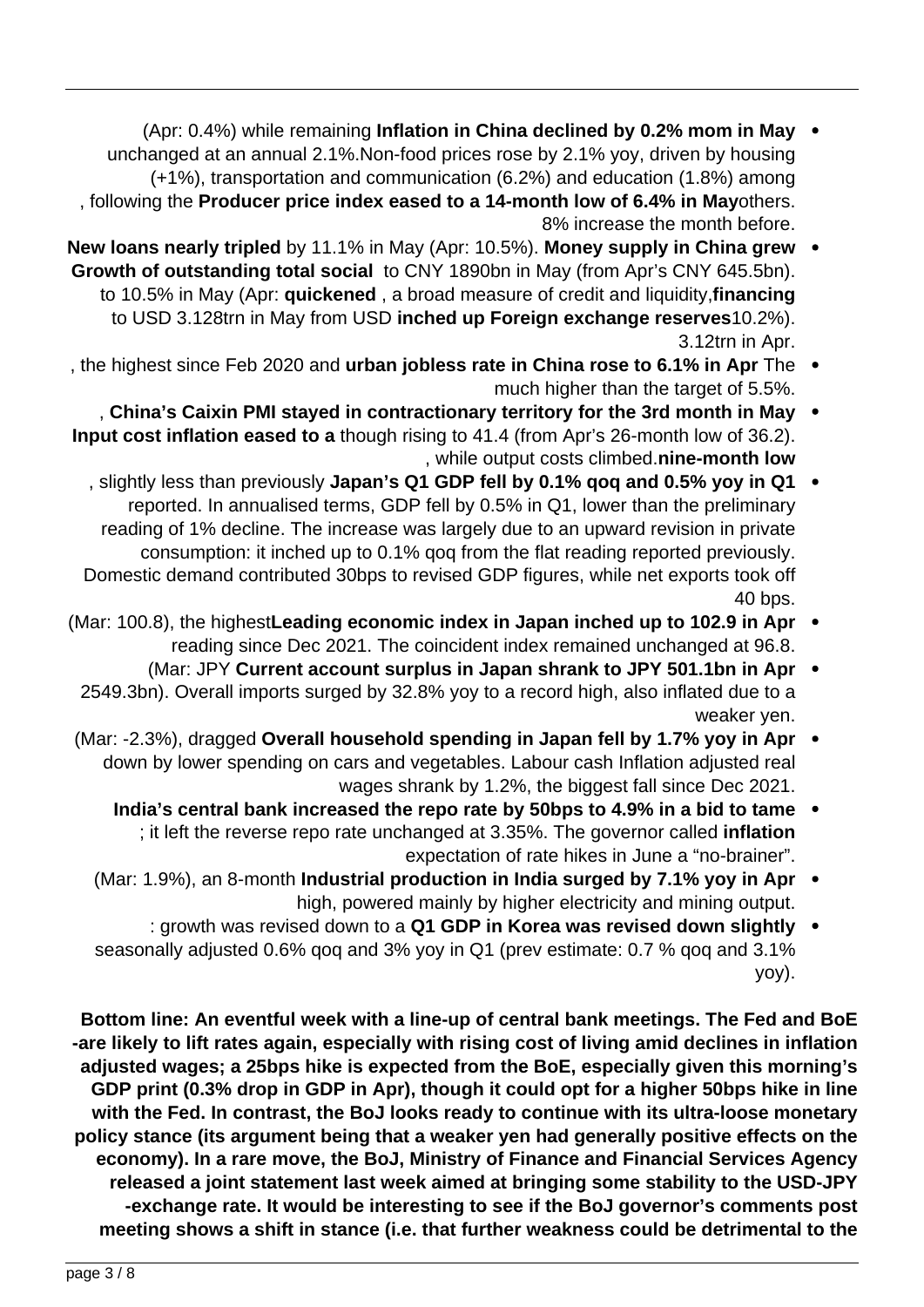#### **.(economy**

## **Regional Developments**

- **(+0.9 The World Bank forecasts growth in the MENA region to rise to 5.3% in 2022** ppts from Jan), supported by rising oil reforms and some nations' structural reforms. Though output in the region remains below pre-pandemic trends, the gap is expected to have roughly halved by 2023 relative to 2020. https://www.worldbank.org/en/publication/global-economic-[prospectsM](https://www.worldbank.org/en/publication/global-economic-prospects)ore:
- . up 73% yoy, according to the Bahrain attracted USD 1.766bn in FDI inflows in 2021  $\bullet$ UNCTAD's World Investment Report. Inward FDI stocks grew by 6% to USD 33.47bn.
- to USD Net profits of listed companies in Bahrain posted a 62.4% yoy surge 922.5mn in Q1 2022, with the materials sector posting the largest net profit (up 181% to USD 389.3mn).
- 's 16 programmes as part of the 2021-25 strategy **Bahrain's labour fund Tamkeen** approval of over 9300 proposals and funding support of BHD 39mnhave seen the (USD 103.47mn). The programs were launched with the aim of developing local Bahraini talent and incentivize high potential sectors.
- **(Apr: 13.1%), Inflation in Egypt accelerated to a 3-year high of 13.5% yoy in May** falling outside the target range of between 5-9%: a rate hike seems almost certain at the to 13.3% yoy (Apr: 11.9%). Core inflation also ticked upmeeting on June 23.
- that will speed Egypt plans to establish a USD 4bn IPO fund The Sovereign Fund of  $\bullet$ up the subscription process for companies. The CEO of the Sovereign Fund disclosed will be signing an MoU with Saudi PIF to attract USD 10bn worth investmentsthat it into joint projects.
- **strategic wheat reserves**disclosed that the country's **Egypt** A supply ministry official in  $\bullet$ **Reserves of sugar, vegetable oils and rice will were sufficient until end of this vear.** last for 5, 6 and more than 3 months respectively.
- **Japan's Sumitomo signed an initial agreement to establish its largest factory in**  $\bullet$ , to manufacture automotive wore harnesses. The project will begin operations by Egypt end-2023.
- : this will allow Iraq passed the Emergency Law for Food Security and Development . the government to transfer IQD 25trn (USD 17.14bn) to support the buying of essential items like wheat, rice, gas and energy as well as pay salaries among others.
- **interconnection grid electricity and interconnection** will begin supplies starting next year.
- **aims to attract USD**, unveiled last week, Jordan's 10-year development strategy (from JOD 30.2bn currently). The 41bn in funds to raise GDP to JOD 58.1bn by 2033 biggest challenge identified was to reverse current unemployment rate (24%) and find jobs for over a million youth in a decade's time.
	- **fund invest** (established by Saudi PIF) The Saudi Jordanian Investment Fund  $\bullet$ , revealed its CEO. The latest agreement was for a USD 400mn USD 3bn in Jordan investment in a healthcare project in Jordan.
	- Kuwait Petroleum Corporation is seeking financing of up to Reuters reported that ; these funds are to be used for capital expenditure including on oil and gas USD 1bn production, according to the oil minister.
- Ali Alghanim and Sons Automotive Kuwaiti car distributorAccording to EFG Hermes, . , which was 11 raised more than USD 3bn in a private placement ahead of its IPOCo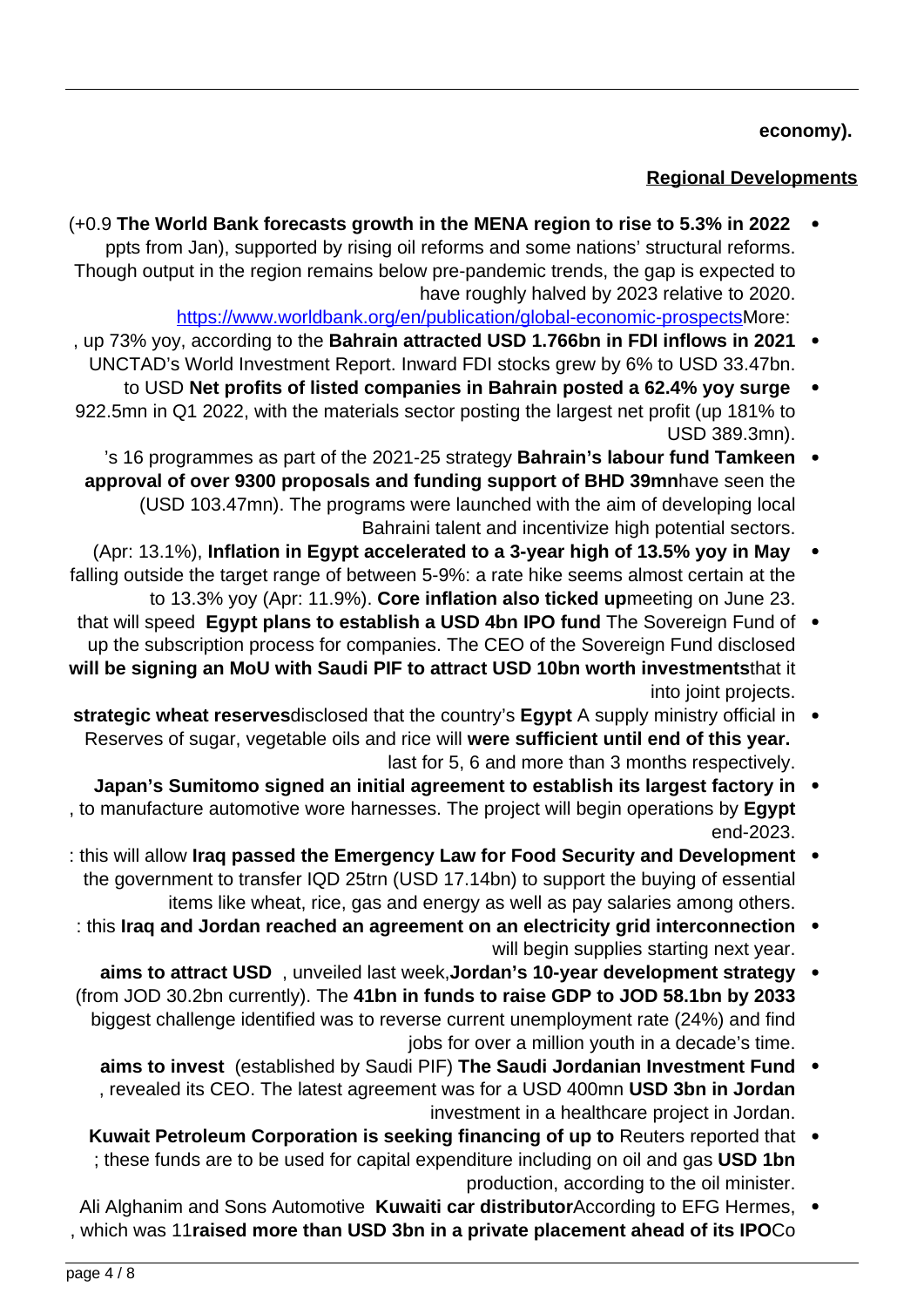times oversubscribed.

- The **2022 The of Kuwait's oil exports rose to an all-time high in Q1 2022** The Qabas daily citing a special government report. Additionally, oil revenues in 2021-2022 accounted for 84% of total revenues, while non-revenues declined by 38.9% from the  $2020-21$  fiscal year.
	- with prices of Wholesale prices in Kuwait increased by 2.3% yoy in Dec 2021 imported goods rising by 3.2% and that of domestic goods by 0.6%.
- Lebanon's deputy PM called on the banks to "go first" in absorbing the losses the Associations of the Banks of Lebanon had rejected the **from the financial collapse** ( plan). He also disclosed that the government would aim to return up to USD 100k of the depositors' savings over time (using the banks' foreign currency assets).
	- , with oil and gas exports Exports from Oman surged by 55.9% yoy in Jan 2022 standing at OMR 1.15bn (+58.7%) and non-oil exports up by almost 70% to OMR 626.8mn.
	- is currently developing 2 solar Oman Power and Water Procurement Company The power plants and is expecting an investment of USD 600mn from the private sector. to plans to attract investments of more than USD 1.25 bn Altogether, the company .projects in renewable energy and water resources implement several
		- **Shell and ConocoPhillips as . Total , Qatar picked Exxon Reuters reported that** This expansion is partners in the expansion of the world's largest LNG project. expected to boost Qatar's LNG output by 64% by 2027.
- Listed firms in the GCC reported a 67% yoy increase in aggregate profit to USD 1, revealed a report by Kamco Invest. Saudi Arabia's listed firms accounted65.4bn in Q1 for the largest share of aggregate profits, with its firms' profits up by 73% to USD 49.8bn.
- , according to data from Startups in MENA raised USD176mn from 42 deals in May  $\bullet$ Wamda: this compares to amounts of USD 299mn and USD 297mn raised in Mar and .WOM 31 mn raised from 11 **Egypt**Apr respectively while the deals count grew 31% mom. (USD 45mn from 8 deals) and UAE (USD 46mn from 9 deals) Saudi Arabia deals), continue to dominate the startup space.
- (2020: USD 26bn), FDI inflows into the GCC jumped to more than USD 44bn in 2021 according to the latest UNCTAD World Investment Report. UAE attracted the largest amount of FDI (USD 20.7bn), followed closely by Saudi Arabia (USD 19.3bn), Oman (USD 3.6bn) and Bahrain (USD 1.7bn).

https://worldinvestmentreport.unctad.org/world-investment-report-2022/More:



**Saudi Arabia Focus** 

at 9.9% yoy, was the highest since Q3 2011, **Saudi Arabia's Q1 GDP growth** . (20.3%). Non-oil sector also expanded, driven by increase in oil sector activitvand In yoy . though at 3.7%, it is growing much slower pace compared to previous quarters growth terms, the maximum gains accrued in the mining & quarrying sector. However, manufacturing (8%), trade and transportation (6% each) was also recorded across Private investment and exports supported GDP growth (by and finance (4%). , rising by 20% and 22.1% respectively in Q1 while private consumption expenditure)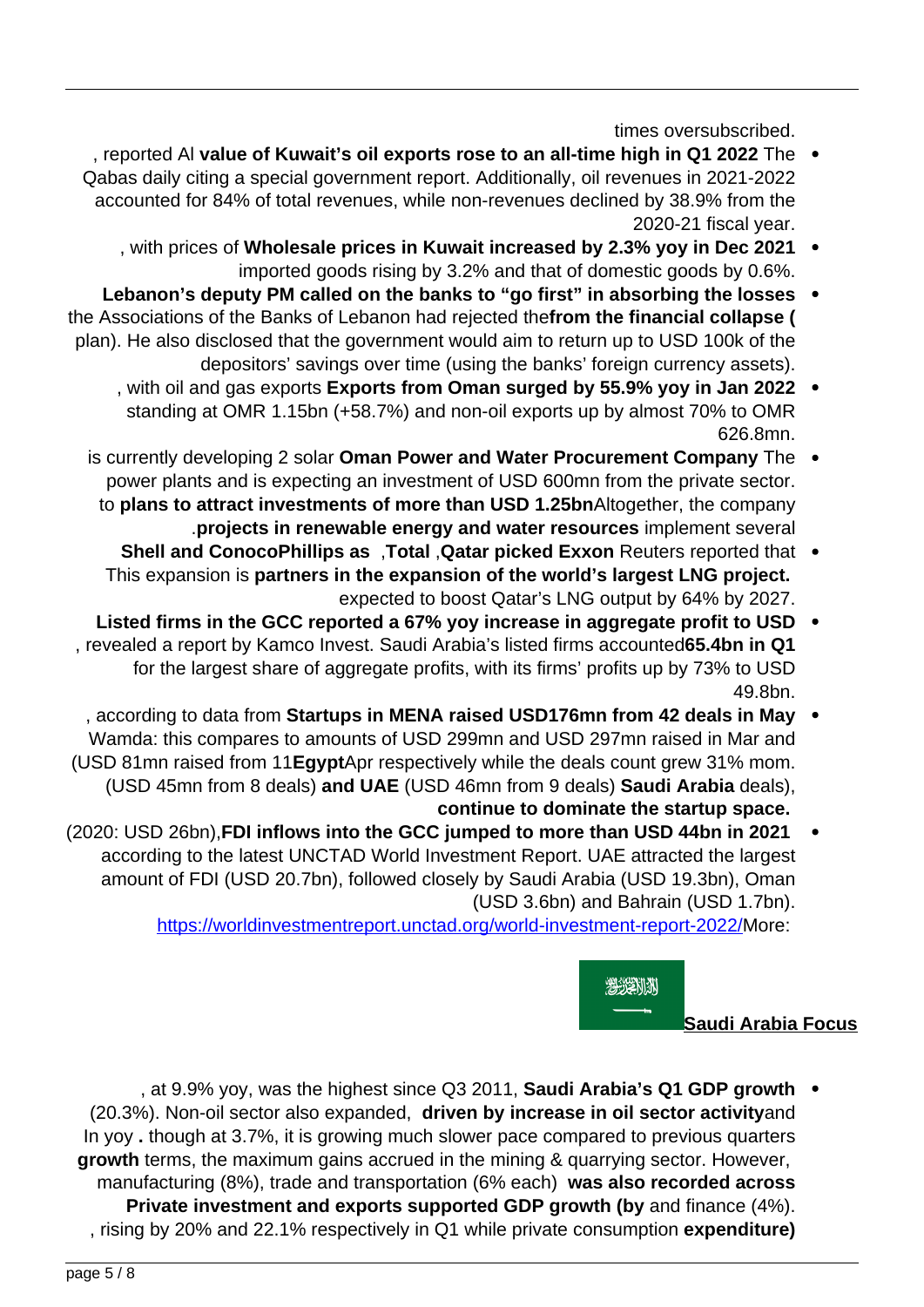grew by just 7.1%.

- **highest level**, at 130.2 in Apr, was the Industrial Production Index in Saudi Arabia **Higher mining and quarrying production (+28.3% yoy) led recorded since Apr 2020.** to a 26.7% surge in overall industrial production in Apr 2022. The manufacturing with oil component within the IPI (22% weight in overall index) also increased in tandem production, up by 25.1% (Mar: 22%), supported by recovery in trade and exports.
- <sup>299</sup> new factories Industrial investments in Saudi Arabia increased in Q1 2022 · started production in the quarter, 176 new licenses were issued, and the capital of newly licensed factories exceeded USD 1.1bn.
- **record-breaking number of new foreign licenses in Q1** Saudi Arabia reported a  $\bullet$ **2022: 2021. 2022:** 2020 **21:** 2022: **2021.** 2022: **2021.** 2022: (64.1%) while construction (12%),retail trade licenses accounted for the lion's share manufacturing (7.1%) and accommodation and food (6%) were the other prominent .sectors
	- Ministry of Investment signed 101 deals in Q1 2022, with estimated Saudi . including with EV manufacturer Lucid to open a plant. **investments of over USD 4bn**, With 57 of the 101 deals announcing investment amounts, it is estimated that about 6k jobs will be created.
	- (by USD 2.1 a Saudi Arabia increased the July crude oil prices for Asian buyers  $\bullet$ barrel from June to USD 6.5 a barrel over Oman/ Dubai guotes) given concerns about tight supply and strong demand expectations in summer.
		- **Invested funds in equity crowdfunding platforms in the Saudi Exchange**  $\bullet$ to SAR 210mn (USD 56mn) from 2019 to 2021 from 46 offerings **increased**
- **plans to list for two listings: (a) Alamar Foods Saudi CMA has given the go ahead Saudi Networkers Services** 10.63mn shares (41.69% of its capital) on Tadawul; and (b) plans to trade 25% of its capital (1.50mn shares) on Nomu. Company
- **Saudi PIF was shortlisted to buy a stake in the MENA and Reuters reported that the** held by Kuwait-based Alshaya Group. Central Asia Starbucks franchise
- : Saudi Arabia's PIF is taking an 8.1% stake in Sweden's gaming group Embracer  $\bullet$ the latter issued 99.9mn shares raising SEK 10.3bn (USD 1.05bn). This follows a 5% stake in Nintendo last month.
- **supported by Moody's affirmed Saudi Arabia's rating at 'A1' with a stable outlook .** the effectiveness of its fiscal policy, progress on diversification and the rollout of capital and development projects among others.
- **2021** upBilateral trade between Saudi Arabia and Indonesia touched USD 5.5bn in  $\bullet$ by more than 40% yoy. Saudi is Indonesia's largest trading partner in the Middle East and it has invested around USD 24.6 bn in Indonesia during the period 2016-21.
- **Arabia is allocated to**  $i$ 's tourism minister disclosed that **Saudi** Arabia provide training for 100,000 people to work in the tourism and sustainability He also stated that USD 800bn had been allocated to be spent on the sector up sector. to 2030.
	- new tourist visa scheme for GCC residents will be launched by Saudi Arabia A , revealed the minister of tourism. He also disclosed that Saudi Arabia witnessed soon 64mn domestic trips and 5mn visitors from abroad in 2021.
- , the highest level in five years, Occupancy at offices in Riyadh have hit 96% according to Knight Frank. Thanks to an influx of foreign businesses, office space rents in Riyadh has increased by 6.5% in the last 12 months to SAR 1560 per square meter.
	- Saudi Ministry of Human Resources and Social Development revealed that it had •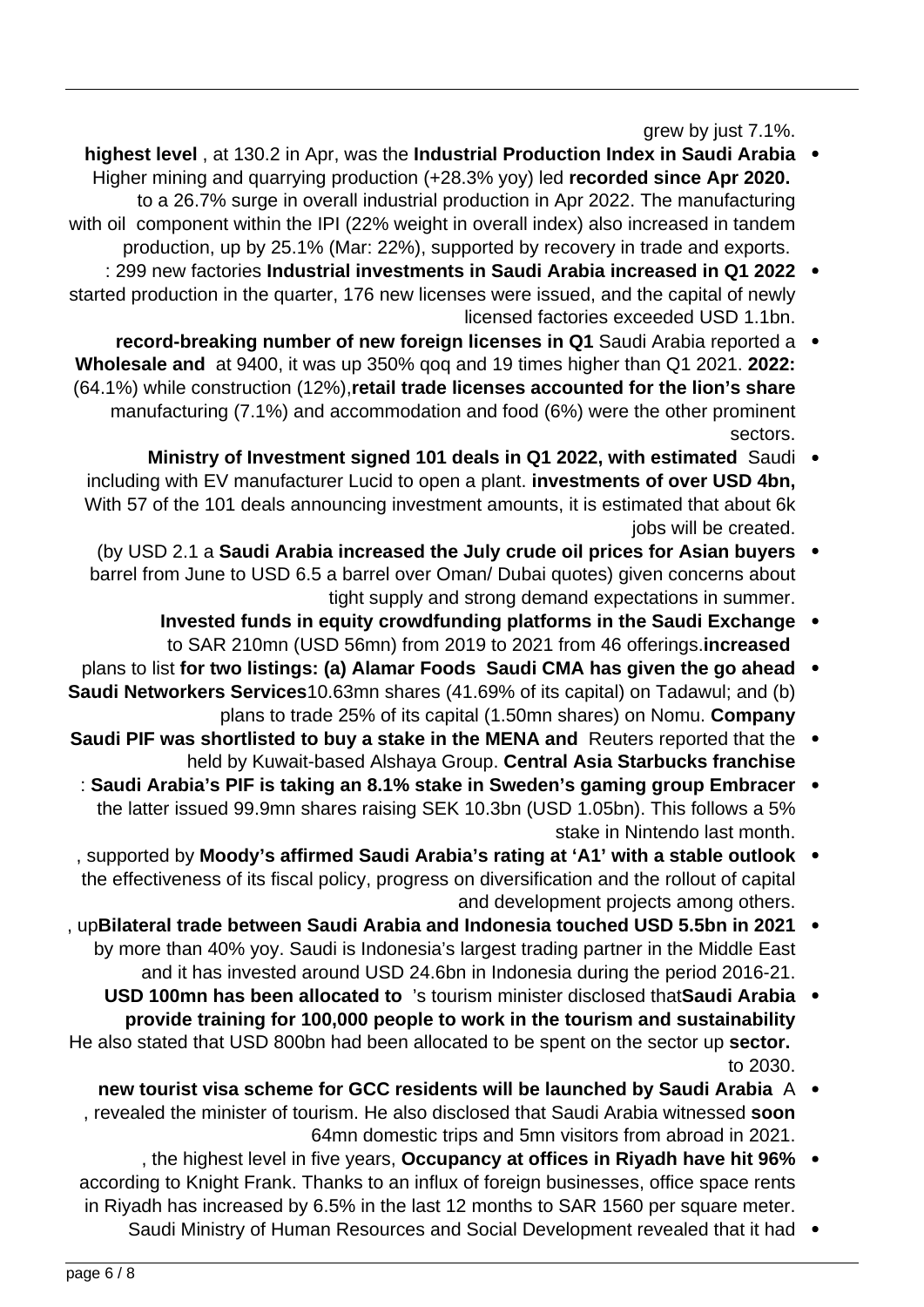#### more than 800,000 visas to recruit foreign workers during the year 2021. issued



- **in 4.2% in 3.8% in 2021 and is expected to increase to 5.4% and 4.2% in**  $\cdot$ , according to the central bank's annual report. Non-oil sector expanded 2022 and 2023 by 5.3% in 2021 and its growth will moderate to 3.9% this year.
- (Apr: 54.7), thanks to a "fast Dubai PMI increased to a 35-month high of 55.7 in May recovering" tourism sector. Wholesale and retail companies registered a slowdown in the growth of new orders while new work in the construction sector softened for the first outputtime since Sep 2021. Cost inflation increased to an over 4-year high, while overall **Charges decreased for the 11th straight month in May** 
	- **) is** (which operates 10 business districts in the emirate **Dubai's TECOM Group** , and offer will open on Jun 16th – the planning an IPO, selling a 12.5% stake expects to be admitted for trading on DFM on July 5th. The company expects to pay a dividend of AED 800mn (USD 217.83mn) for every financial year over the next three .years
	- revealed that OPEC+ was currently 2.6mn barrels per day short of UAE's oil minister  $\bullet$ calling efforts to boost output "not encouraging". its production target, while
- ADQ launched a USD 100mn technology-focused VC Abu Dhabi's holding company . ian Ministry of Digital Economy and Entrepreneurship to Jordanthefund along with invest in the "strong potential of Jordan's tech ecosystem".
	- , given a 26% UAE's trade surplus with the GCC stood at AED 134.7bn in 2021 increase in total trade to AED 247.5 bn.
	- **E-commerce spending in the UAE grew at double the rate of PoS transactions in** according to Network International. Overall card spends saw a double digit Q1 2022, increase while the number of cards transacting online surged by 32% during Q1.
	- **DEWA** is building 3 water reservoirs valued at In a bid to enhance water security, of desalinated water. AED 550mn to increase storage capacity
- **DMCC** reported a 36% increase in the value of rough and polished diamonds The in the UAE to USD 11bn in Q1 2022. It was the world's largest rough diamond traded trading hub last year, recording USD 22.8 bn in trade.
- ; Oman, Number of visitors to Dubai grew by 203% yoy to 5.1mn in Jan-Apr 2021 India and UK were the top source markets during this period (590k, 550k and 367k persons respectively).

#### **Media Review**

#### **How Xi Jinping is reshaping China's capital markets**

https://www.ft.com/content/d5b81ea0-5955-414c-b2eb-886dfed4dffe

-https://www.reuters.com/markets/europe/exclusive-beijing-gives-initial-nod-revive-ant-ipo-after crackdown-cools-sources-2022-06-09/

**How to run a business at a time of stagflation**